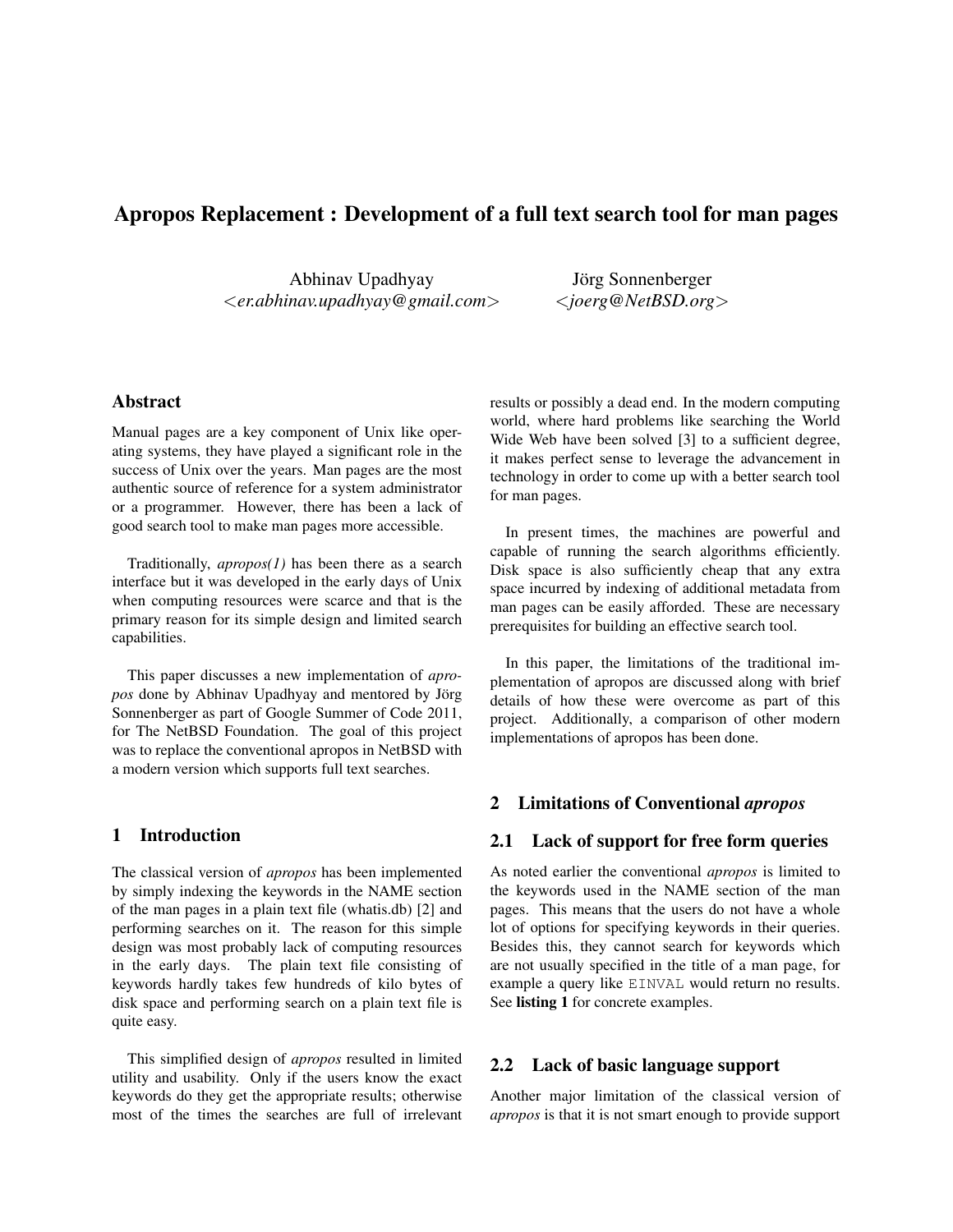for basic natural language processing constructs, like stemming or spelling corrections. As it can be seen in listing 2, while *apropos* returns the correct result for the query *"make directories"*, it fails when the keyword *"directory"* is used in place of *"directories"*, even though the two words are based on same root word.

Similarly, it is very common for users to misspell keywords in a query and *apropos* has no support for detecting it and offering any useful behavior either (see listing 3).

### 2.3 Unintelligible Output

Because of the way *apropos* works, sometimes its output can be unintelligible and it can be very hard for the user to identify relevant results, see listing 4 for an example.

## 2.4 Other Problems

Apart from the search related problems there are a few issues related to the way man pages are handled in NetBSD. The different aliases of the man pages are stored on the file system in the from of hard (or symbolic) links and these have to be specified in the makefiles explicitly using the MLINKS mechanism. This approach works fine but it is a mess from maintenance point of view. It should be possible to fix this by utilizing the index already built and maintained by *apropos*, but yet again, the simplistic implementation of *apropos* does not leave any room for improvement.

## 3 Solution: A new apropos

This project proposes a very simple and straightforward solution to solve these problems and make man pages more usable. The idea is to exploit the inherent semantics and structure of the man pages. The *mdoc(7)* [21] and *man(7)* [16] macros used for writing man pages are semantically quite rich, those macros combined with the context of the surrounding section of the man page in which they have been used, can act as an indicator of the relevancy of the content. For example, the .Nm macro when used inside of the NAME section holds more significance than if it is used elsewhere. Similarly the description of various *errno* values in the *intro(2)* man page has more important information than the mention of those *errno* values in the RETURN VALUES section of various man pages from section 3.

In essence, it should be possible to parse and extract the structurally meaningful data out of man pages and index them in the form of an inverted index [4]. The index can be combined with a ranking algorithm which exploits the structured nature of the data to give more relevant results to the user, and to build a high quality search interface for manual pages. Such a search tool will solve many of the problems associated with the conventional *apropos(1)* as noted before and discussed as follows:

#### Free Form Queries

The users can express their queries in more natural language form as the searches are no longer limited to the the NAME section. For example, queries like *"installing new software package"* may now produce relevant results.

### Basic Natural Language Processing Support

When parsing the man pages and building the index, tokens are preprocessed after extraction from the man pages to support some of the very basic natural language processing functionalities. In this implementation, the Porter stemming algorithm [5] has been used to reduce the individual tokens extracted from the man pages to their root words. This enables support for more flexible searches. For example both *"Installing new packages"* and *"install new package"* will return same results.

Similarly along with the inverted index, a dictionary of the keywords frequently occurring in the corpus of man pages is also built and used to support spelling suggestion.

### Bookkeeping of man page metadata

In this implementation, additional metadata related to the man pages, for example an MD5 hash, the device id, inode number and modification time of the man page files are kept in the database. This allows fast incremental update of the index as new man pages are installed or the old ones are updated.

Similarly a separate index of all the man page aliases is stored and maintained. This provides an option to get rid of all the hard or symbolic links of the man pages scattered throughout the filesystem, and also for clean up of the MLINKS mess in the makefiles.

### 3.1 Tools Used

The two main operations that are critical for this project are parsing of the man pages and building of an index of the data obtained from the parsing process. These are highly specific problems, and solving them from scratch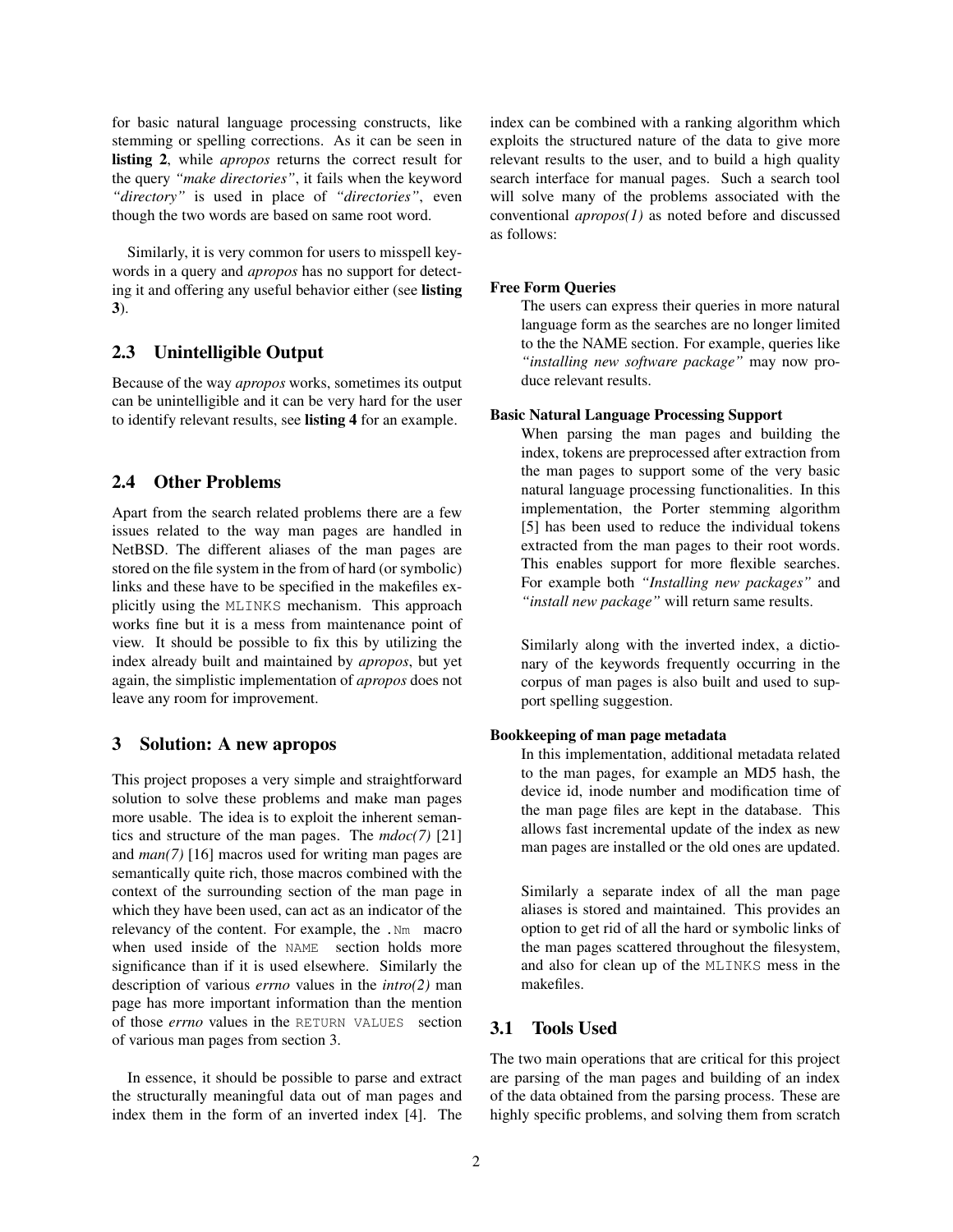```
$ apropos "add new user"
add new user: nothing appropriate
$ apropos "get process status"
get process status: nothing appropriate
$ apropos "termcap database"
termcap database: nothing appropriate
```
#### Listing 1: No results for free form queries

\$ apropos "make directories" mkdir (1) - make directories \$ apropos "make directory" make directory: nothing appropriate \$ apropos "upgrading package" pkg\_add (1) - a utility for installing and upgrading software package distributions \$ apropos "upgrading packages" upgrading packages: nothing appropriate

#### Listing 2: No support for stems or words with same root

\$ apropos "copy strings" stpcpy, stpncpy, strcpy, strncpy  $(3)$  - copy strings \$ apropos "coppy strings"

coppy strings: nothing appropriate

```
Listing 3: No spelling correction
```

```
$ apropos power
PCI, pci_activate, pci_bus_devorder, pci_chipset_tag_create,
pci_chipset_tag_destroy, pci_conf_read, pci_conf_write,
pci_conf_print, pci_conf_capture, pci_conf_restore, pci_find_device,
pci_get_capability, pci_mapreg_type, pci_mapreg_map, pci_mapreg_info,
pci_intr_map, pci_intr_string, pci_intr_evcnt, pci_intr_establish,
pci_intr_disestablish, pci_get_powerstate, pci_set_powerstate,
pci_vpd_read, pci_vpd_write, pci_make_tag, pci_decompose_tag,
pci_findvendor, pci_devinfo, PCI_VENDOR, PCI_PRODUCT, PCI_REVISION (9)
- Peripheral Component Interconnect
PMF, pmf_device_register, pmf_device_register1, pmf_device_deregister,
pmf_device_suspend, pmf_device_resume, pmf_device_recursive_suspend,
pmf_device_recursive_resume, pmf_device_resume_subtree,
pmf_class_network_register, pmf_class_input_register,
pmf_event_inject, pmf_set_platform, pmf_get_platform (9) - power
management and inter-driver messaging framework
acpi (4) - Advanced Configuration and Power Interface
acpipmtr (4) - ACPI Power Meter
amdpm (4) - AMD768 Power Management Controller and AMD8111 System
Management Controller
...
.
.
.
```
#### Listing 4: Unintelligible output of *apropos(1)*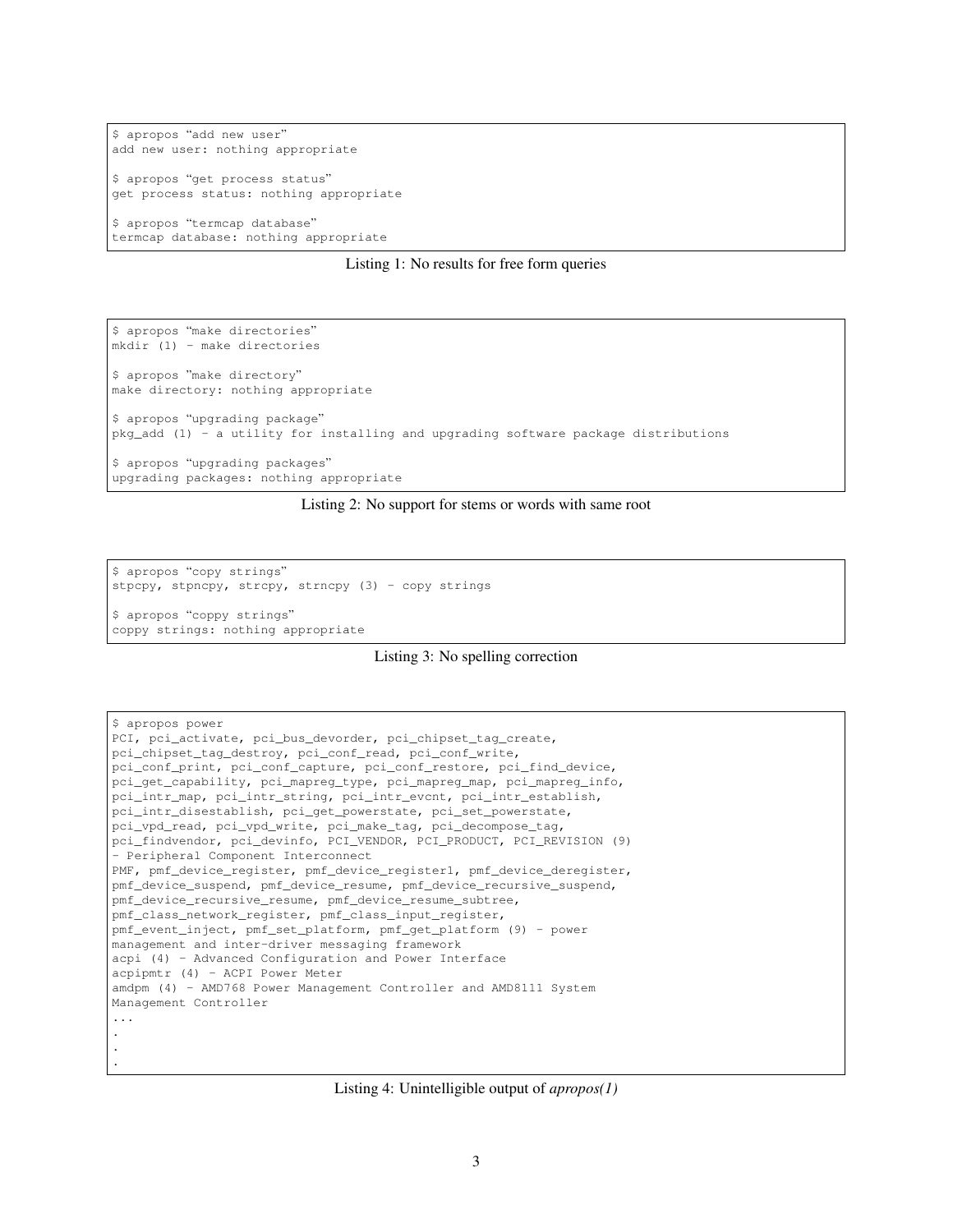would be a separate project in its own right, therefore this project tried to avoid reinventing the wheel and used existing tools and libraries which are battle tested and very successful. *libmandoc* [6] from the *mdocml* [18] project has been used for parsing the man pages and *sqlite* [7] for indexing and storing the parsed data on the file system.

#### *libmandoc*

*libmandoc* is a library interface to a validating compiler for man pages. It provides interface to parse and build an AST (Abstract Syntax Tree) of the man page. It also provides an interface for traversing that tree in order to extract the data from its nodes.

#### *sqlite*

*sqlite* is an embedded relational database management system providing a relatively small and easy to use C library interface. One of the main reasons for choosing it over the myriad of other possible options is that it provides built in support for full text search through its FTS virtual table module [8]. The FTS module can be accessed using pretty much standard SQL syntax, and it is still flexible enough to accept user supplied ranking function to suit the needs of the application. Besides that, another advantage of *sqlite* is that, being an RDBMS, it makes it very easy to store additional metadata in the form of normal database tables without any hassles.

### 4 Implementation Details

## 4.1 makemandb

*makemandb(8)* [9] is the key component of this implementation. It is a command line tool which traverses the filesystem, reads the raw man page source files, extracts the interesting data from them using the *libmandoc* parser and then stores that data in an FTS table using *sqlite*.

#### Operation of makemandb

*makemandb* uses a two pass algorithm to index the man pages. In the first pass it obtains the list of directories containing man page files from *man.conf* and starts traversing those directories. It obtains the  ${dev_t, ino_t, mtime}$  of all the files using *stat(2)*. A similar set of metadata is stored in the database (referring to the last successful indexing operation), *makemandb* takes a difference (the set difference operation) of the two sets of metadata to obtain the list of man page files on the file system which are either newly installed (new  ${dev_t, ino_t}$  pairs) or they have been updated

### (changed *mtime*).

In the second pass *makemandb* generates MD5 checksum of the files obtained from the previous stage and for each of these checksums, it checks in the db, whether this MD5 checksum already exists in the db or not. If the MD5 checksum is already present in the database, then this was just a false alarm and *makemandb* does not need to parse the file, it simply updates the metadata of that file in the database. In case the MD5 checksum of a file does not already exist in the database, then that means the file is either a newly installed man page or an older copy of a man page was updated, *makemandb* feeds such man pages to the parser and extracts interesting data out of them, later on storing the data in the FTS table in the database.

#### Database Schema

During the initial stage of the project, the structure of the database was kept simple. The FTS table consisted of 3 columns: name, name desc, and desc. The name and name desc columns stored the name of the man page and the one line description from the NAME section respectively, while the desc column stored the content from the rest of the sections. This approach worked quite well for a small set of man pages (for example the 4000 or so man pages in the base set of NetBSD). However, as the number of documents were increased (for example including man pages from pkgsrc), the quality of search started deteriorating. This was mainly because bulk of the parsed data was being stored in the same column in the database and the ranking algorithm had no way of identifying more relevant results except from identifying whether the match was found in the NAME section or any other section.

To rectify this, first there was an attempt to try out better ranking schemes (the various ranking schemes that were tried out during the development of the project are discussed later). Better ranking schemes required storing precomputed term weights [19] on the file system, this almost doubled the storage requirements, therefore such ranking schemes were discarded later on, and the database schema was decomposed further into more columns. The decomposition into more columns was done to represent the most commonly occurring sections in usual Unix man pages, for example NAME, DESCRIPTION, LIBRARY, RETURN VALUES, EXIT STATUS, ERRORS etc. Such a decomposition allowed for an elaborate ranking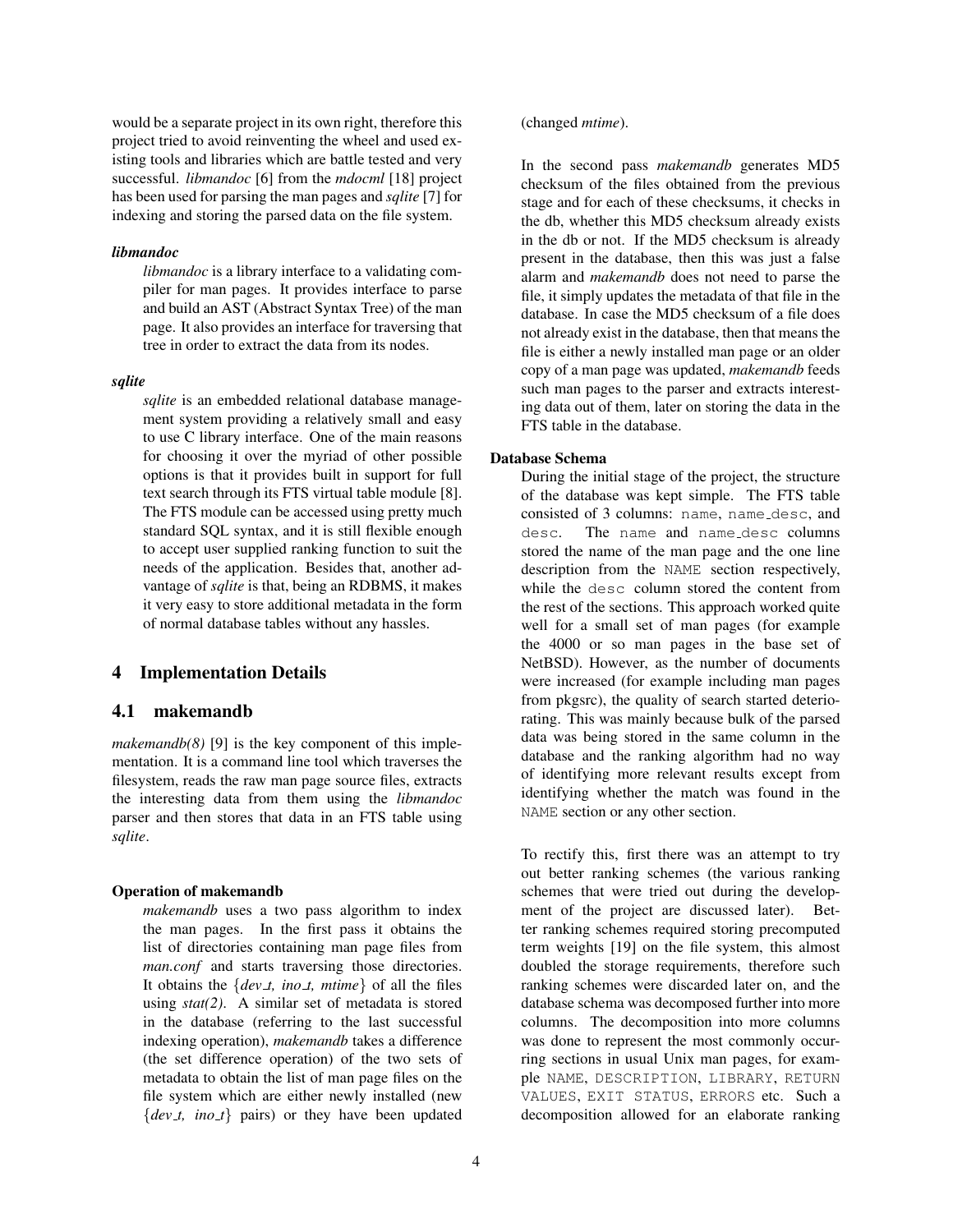```
The Database has three tables:
1. mandb
2. mandb_meta
3. mandb_links
(1) mandb:
   The main FTS table which contains all the content parsed from man pages
 COLUMN NAME DESCRIPTION
 1. section Section number
 2. name The name of the man page
 3. name_desc Short description from NAME section
 4. desc Contains the content from DESCRIPTION section and any other
                 section which is not stored in a separate column.
 5. lib The LIBRARY section
 6. return_vals RETURN VALUES section
 7. env ENVIRONMENT section
 8. files FILES section
 9. exit_status EXIT STATUS section
 10. diagnostics DIAGNOSTICS section
 11. errors ERRORS section
 12. md5_hash An MD5 hash of the contents of the man page (UNIQUE).
(2) mandb_meta:
   This table maintains essential metadata of all the indexed man page files.
 COLUMN NAME DESCRIPTION
 1. device (dev_t)Logical device number from stat(2)
 2. inode (ino_t)Inode number from stat(2)
 3. mtime Last modification time from stat(2)
 4. file Absolute path name (UNIQUE constraint)
 5. md5_hash MD5 Hash of the man page file (UNIQUE)
 6. id A unique integer ID referring to a page in mandb (PRIMARY KEY)
(3) mandb_links:
   This is an index of all the hard/soft links of the man pages. The list of
   the aliases is usually obtained from the multiple .Nm entries in the NAME
   section of a man page.
 COLUMN NAME DESCRIPTION
 1. link The name of the hard/soft link (UNIQUE index)
 2. target Name of the target page to which the link points
 3. section The section number
 4. machine The machine architecture (if any) for which the page is
                 relevant.
```
Listing 5: Database Schema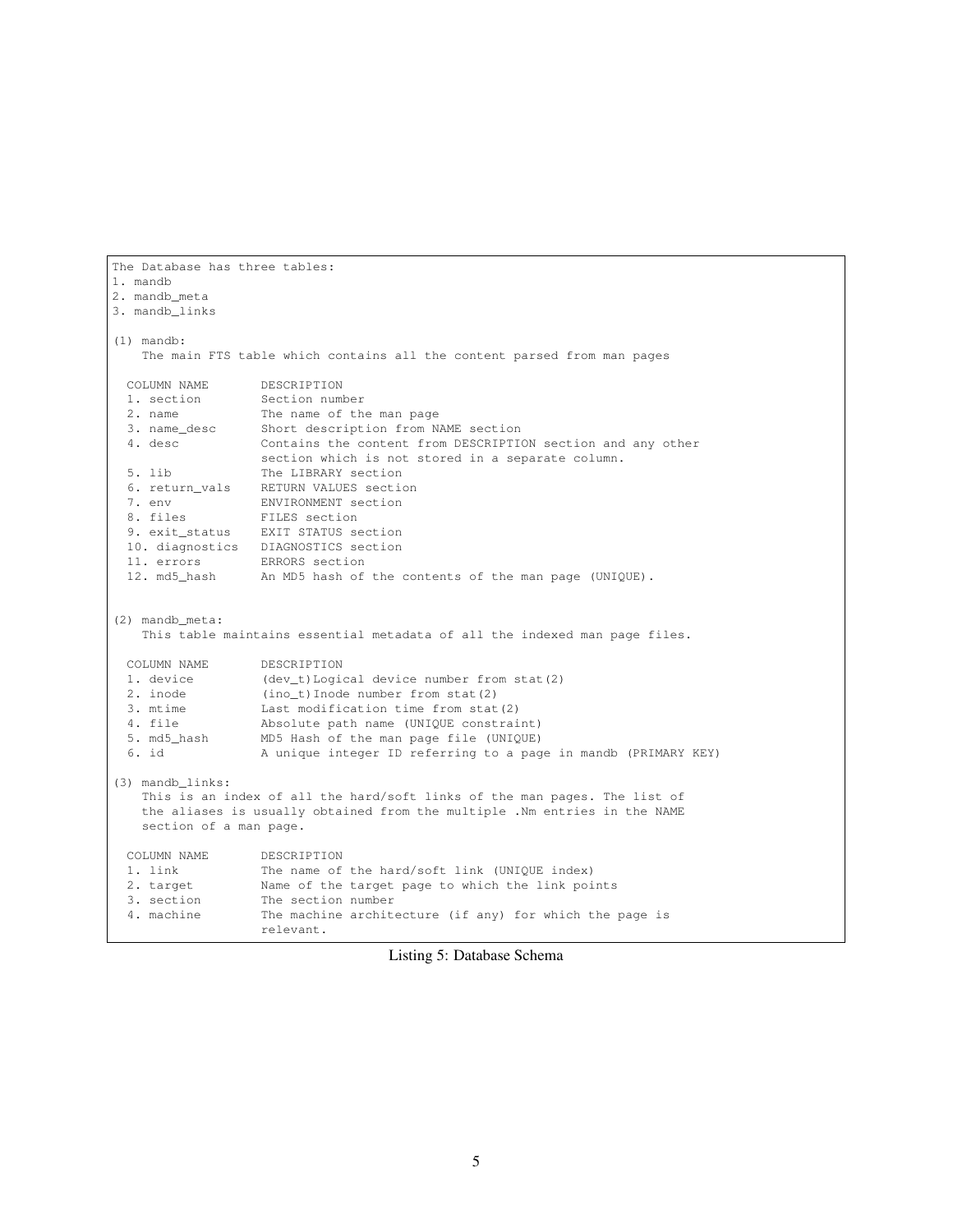scheme, which could assign different weights to each of these columns, based on their relevancy. The final schema of the database is shown in listing 5

### 4.2 apropos

*apropos* was written from scratch to use the FTS index created by *makemandb*. Since, unlike the traditional *apropos*, this version of *apropos* is not limited to searching within only the NAME section, the resulting number of search results is usually quite high, therefore new *apropos* employs a sophisticated ranking algorithm to filter out the most relevant results and rank them up. To avoid cluttering the output and make the user interface clean, the new *apropos* displays only the top 10 results by default with options to display more results if required. During the development and testing of the project it has been observed that, for a query, most often than not the top 10 results are sufficient.

Another key aspect of any search application is to filter out or avoid stop-words . Words like *"the", "a",* "an", "this" etc. come under the category of stopwords, these are the words which are *very* commonly used in the language. Stop-words usually skew the search results because of their sheer frequency in the corpus. The usual practice in the information retrieval world is to filter such stop-words while building the index, however, in case of this project, it proved to be non-trivial within the given time constraints. Therefore it was decided that, rather than eliminating stop-words from the index, a reasonable trade off can be made by filtering out any stop-words from the user's search query and querying the database for only the keywords which do not come under the category of stop-words.

### 4.3 apropos-utils

*apropos-utils* [10] is a small library interface provided with this implementation. It provides functions for querying the FTS index and for processing the results in a user supplied callback function. Its main purpose is to develop different interfaces on top of it for different use cases. For instance a CGI front end has been built using it for doing the searches from a web browser, similarly an IRC bot was also developed utilizing this interface.

### 4.4 Ranking Algorithm

The ranking algorithm is the most interesting and most crucial component of any search application, it is the deciding factor of the usefulness of the application. This project took several stabs at coming up with a suitable ranking algorithm for *apropos*.

1.

Initially the database schema was quite simple, it consisted of only three columns name, name desc, desc (as described previously). At this point, there weren't too many documents in the corpus, therefore nothing sophisticated was required. The basic intuition was that, a match found in the NAME section of a man page has more weight as compared to a match found in any other section. This ranking scheme worked well for a small set of man pages in the corpus.

2.

As more and more man pages were being added to the corpus for testing purposes, the quality of search results started to dilute. At this point of time, a completely new approach was adopted for ranking the results. In the information retrieval literature, *tf-idf* [19] weights based ranking models are very common. The *tf* in *tf-idf* stands for *Term Frequency* and *idf* stands for *Inverse Document Frequency*.

**Term Frequency:** The term frequency of a term  $t$ in a document d refers to the count of the number of times the term t appears in the document d

Inverse Document Frequency: The *idf* of a term t is the number of documents in which the term appears *at least once*.

Term frequency is a *local* factor, it is concerned only with the number of occurrences of the search terms in one particular document at a time. While inverse document frequency is a *global* factor, in the sense that it indicates the discriminating power of a term. If a term appears in only a selected set of documents, then that term separates those set of documents from the rest. Therefore, ranking obtained by combining these two factors brings up more relevant documents.

The weight of a term  $t$  in document  $d$  is calculated by the following formula:

 $weight = tf \times idf$ 

Where  $tf = Term$  frequency of term  $t$  in document d

Inverse document frequency is calculated using the following formula: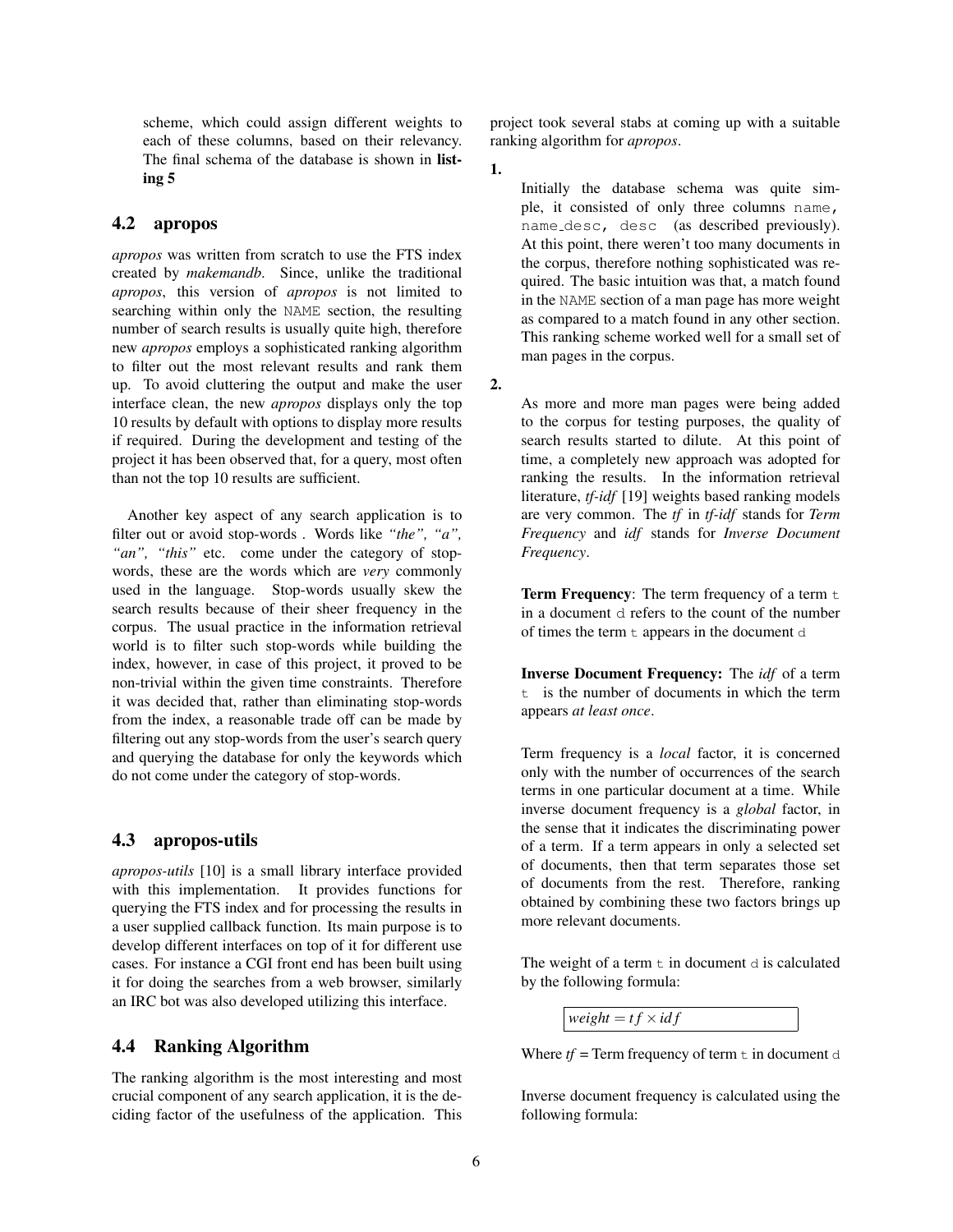$$
idf = log(\frac{N}{N_t})
$$

Where  $N =$  Total number of documents in the corpus

 $N_t$  = Number of documents in which term *t* occurs (at least once).

So for a term which appears in only one document, it will have  $id f = log(n)$ , while a term which appears in all the documents, it will have  $id f = log(1) = 0$ . For example a term like "the" will have a high *term frequency* in almost all the documents, but at the same time it will have its *inverse document frequency* almost close to 0, which will nullify its effect on the quality of search results.

A lot of research has been done on *tf-idf* weights based ranking algorithms and various techniques have been proposed over the years. According to a survey done by *Salton* and *Buckley* in 1988 [20], the following ranking scheme was found to be most effective:

| $tf \cdot log(\frac{N}{N_t})$                |  |
|----------------------------------------------|--|
| $\sqrt{\sum (tf \cdot log(\frac{N}{Nt}))^2}$ |  |

The implementation of the above scheme proved to be *very* slow. It required too many computations and these were required to be done for each search result separately to compute its relevance weight. In a state of the art search application, the index would usually store precomputed *tf-idf* weights on the file system, in which case the overhead of computing weights of each individual search result would require very less work, leading to better performance. An attempt was made to compute the *tf-idf* weights while indexing the man pages and store them in a separate table. This lead to high quality search results but it also brought up a serious issue. Storing precomputed weights on the file system, more than doubled the storage requirements of the database index. As a concrete example, it took close to 90 MB to index about 8000 documents. Without the precomputed weights, the database size requirement was close to 45 MB for the same number of pages.

3.

Since the conventional *apropos* required only a few hundred kilobytes of disk space, the disk space requirements of new *apropos* seemed hyperbolic, therefore it was decided later on to look for alternative ranking schemes. At this point the database schema was decomposed into several

columns representing some of the most common sections found in man pages (see **Listing 5**) and a fast yet sophisticated ranking algorithm was adopted, to exploit this structured nature of the data.

*Okapi BM25F* [15] is considered one of the most successful probabilistic models for information retrieval. It is based on *tf-idf* scheme but it takes into account for the structure of the data. It allows for separate weights to be assigned for different parts of a structured document to come up with better relevance rankings. The exact implementation of this algorithm did not really provide any great results and therefore it had to be adapted and modified to suit the needs of *apropos*, considering the structure of the database schema. The actual algorithm implemented is described in pseudo-code below. *apropos* executes this function for each of the document obtained as part of the result set for the query and computes their relevancy weight. The documents are ranked in decreasing order of their weights.

nhitcount = Number of occurrences of phrase p in column c in current document nglobalhitcount = Number of occurrences of phrase p in column c in all the documents. ndocshitcount = Number of documents in which phrase p occurs in column c, at least once.

Listing 6: Definition of important entities used in algorithm 1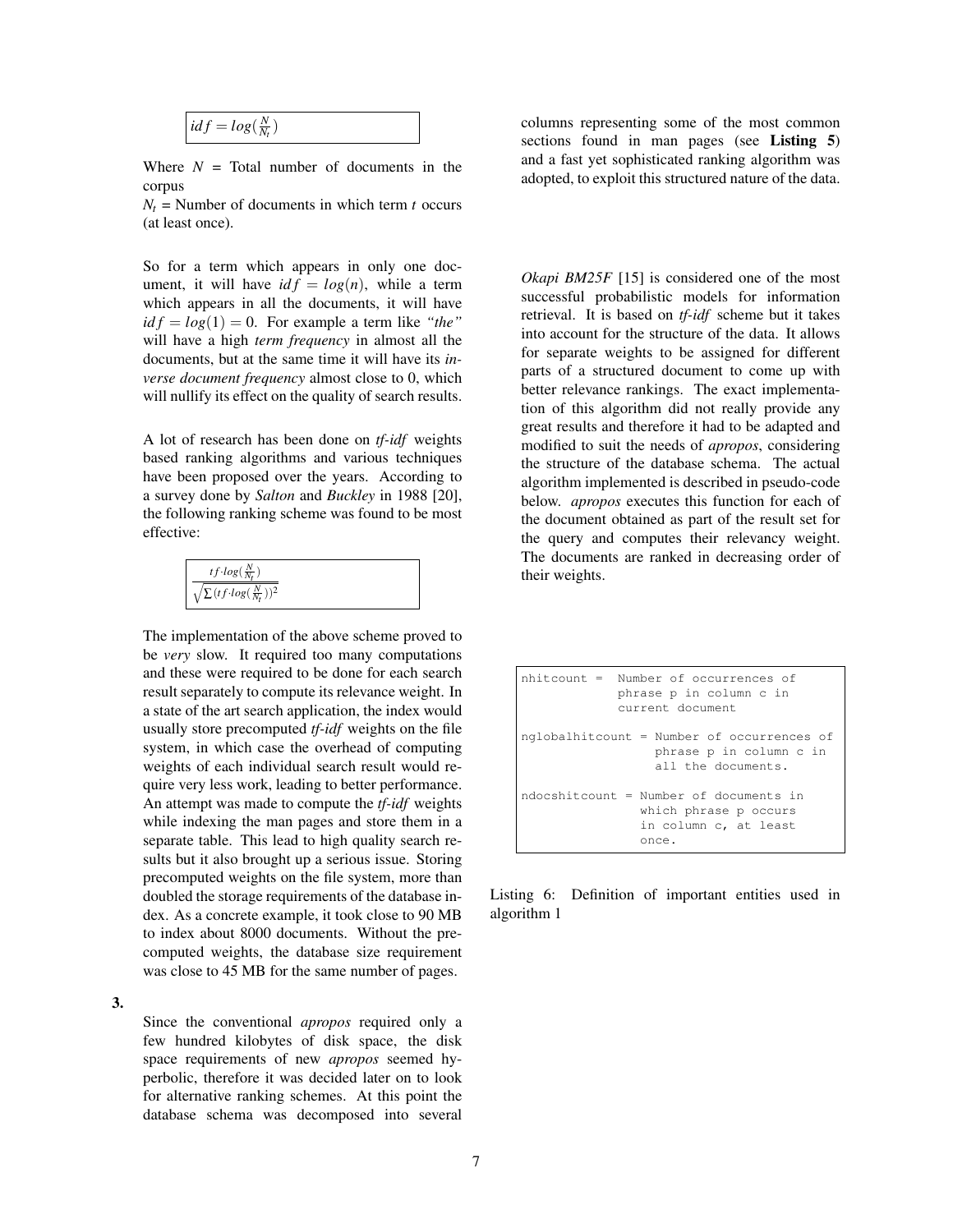Algorithm 1 Compute Relevance Weight of a Document for a Given User Query

Require: User query q

Require: Document d whose weight needs to be computed

- **Require:** An array weights consisting of preassigned weights for different columns of the FTS table
- 1:  $\text{tf} \leftarrow 0.0$
- 2:  $idf \leftarrow 0.0$
- 3:  $k \leftarrow 3.5$   $\triangleright k$  is an experimentally determined parameter
- 4: doclen  $\leftarrow$  length of the current document
- 5: ndoc  $\leftarrow$  Total number of documents in the corpus
- 6: for each phrase  $p$  in q do
- 7: for each column  $\circ$  in the FTS table do

```
8: w \leftarrow weights[c] \qquad \Rightarrow \text{weights} for column c
   9: \mathbf{i} df \leftarrow \mathbf{i} df + \mathbf{i} \, \mathbf{i} \, g \left( \frac{\mathbf{n} \, \mathbf{d} \, \mathbf{c}}{\mathbf{n} \, \mathbf{d} \, \mathbf{c} \, \mathbf{s} \, \mathbf{d} \, \mathbf{t}} \right) \times \mathbf{w}10: tf \leftarrow tf + \frac{(nhitcount \times w)}{(nolobalbitcount \times d)}(nglobalhitcount×doclen)
11: end for
```
- 12: end for
- 13:  $score \leftarrow \frac{(tf \times idf)}{(k+tf)}$
- 14: return *score*

### 5 Results

### 5.1 Performance of apropos

Listing 7, 8, and 9 show results of some of the sample queries on new *apropos* to demonstrate how it performs as compared to the traditional version.  $1$  In Figure 1, the spell corrector can be seen in action along with the web interface that was developed using *apropos-utils*.

### 5.2 Performance of makemandb

On a modern desktop hardware, *makemandb* takes about 25 seconds to index 4000 man pages, and the size of this index is 15 MB. When the number of man pages is increased to 6100 by including some packages from *pkgsrc*, the time taken by *makemandb* grows to about 50 seconds and the size of the database index grows to 27 MB.

## 6 Related Work

#### man-db

*man-db* [11] is a complete implementation of the man page documentation system and it is used on a number of GNU/Linux distributions. *man-db* takes an interesting approach for indexing the man page data. Unlike the classical *apropos*, it uses a Berkley DB database but still its index is limited to the NAME section only. It adds an option 'K' to *man(1)* to allow a crude full text search but it is not very efficient nor effective.

#### mandocdb

*mandocdb* [12] is part of the *mdocml* project and it is more in line with the goals of this project but it takes a novel approach. It indexes the keywords extracted from the man pages in a key-value store using btree $(3)$  [13]. It also comes with its own implementation of *apropos* which performs search using this key-value store. The key point of this implementation is that it exploits the semantic structure but rather than indexing the complete content, it plucks out specific pieces of information from the man pages, for example author names, function names, header file names, etc. It is more sophisticated and much more useful than classic *apropos*, but it is still essentially a keyword lookup based implementation.

### 7 Future Work

### Work on Ranking Algorithm

The ranking algorithm is based on the probabilistic model of information retrieval [14]. It uses certain parameters whose values are usually dependent on the corpus and the search application. For example, certain weight parameters have been assigned to different sections of man pages, signifying how important the information in a particular section is as compared to the rest of the sections. At the moment these values have been determined manually but one goal is to use some supervised machine learning techniques in order to automate this to improve the quality of search results further.

#### Using external storage

A new feature is under development in *Sqlite*, to support external storage option in FTS databases. This option would allow building the FTS index without actually storing any content in the database itself (except for the data required to maintain the indexes). This will save bulk of the disk space currently required by *apropos* database. The disk space thus saved might also allow for experiments with ranking algorithms which require storing additional metadata on the disk.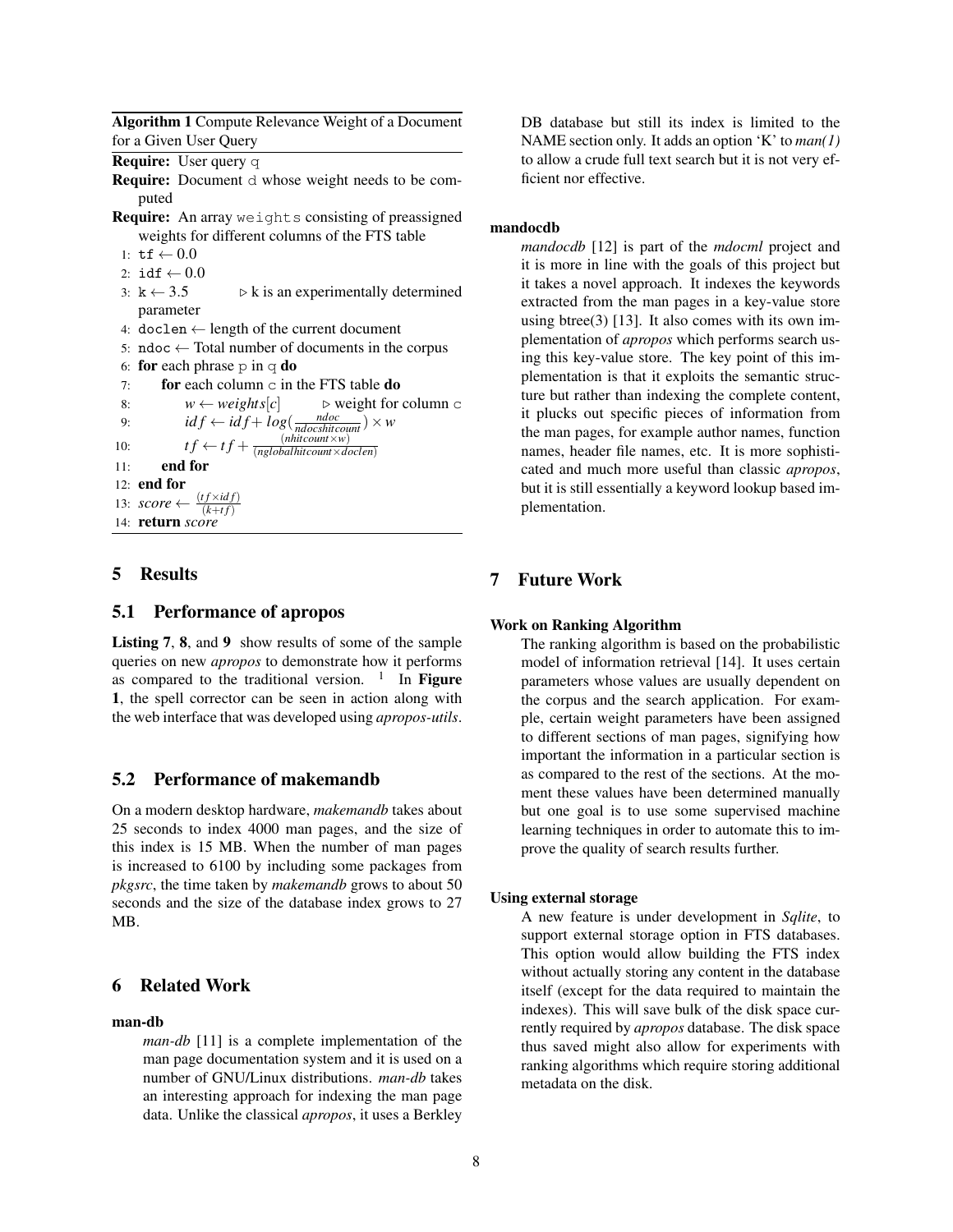\$ apropos "add new user" ssh-add(1) adds private key identities to the authentication agent...on the command line. If any file requires a passphrase, ssh-add asks for the passphrase from the user. The passphrase is read from the user's tty. ssh-add retries the last passphrase if multiple identity files are given... chpass(1) add or change user database information add or change user database information useradd(8) add a user to the system The useradd utility adds a user to the system, creating and populating a home directory if necessary. Any skeleton files will be provided for the new user if they exist in the skel-dir directory (see the k option). Default... . . .

### Listing 7: Add new user

\$ apropos "make directory" make(1) maintain program dependencies ...CURDIR A path to the directory where make was executed. Refer to the description of PWD for more details. MAKE The name that make was executed with argv[0]. For compatibility make also sets .MAKE with the same value. The... mkdir(1) make directories make directories ln(1) make links ...a directory in which to place the link; otherwise it is placed in the current directory If only the directory is specified, the link will be made to the last component of source\_file . Given more than two arguments, ln makes... mkfifo(1) make fifos make fifos...of a=rw mkfifo requires write permission in the parent directory. mkfifo exits 0 if successful, and >0 if an... mkdir(2) make a directory file ...will contain the directory has been exhausted. EDQUOT The user's quota of inodes on the file system on which the directory is being created has been exhausted. EIO An I/O error occurred

Listing 8: make directory

while making the directory entry or...

\$ apropos "signal number to string" psignal(3) system signal messages ...the signal number is not recognized sigaction(2) , the string Unknown signal is produced. The psiginfo function produces the same output as the psignal function, only it uses the signal number information from the si argument. The message strings can... intro(2) introduction to system calls and error numbers ...undefined signal to a signal(3) or kill(2) function). 23 ENFILE Too many open files in system. Maximum number...shell. Pathname A path name is a NUL -terminated character string starting with an optional slash, followed by zero or... dump\_lfs(8) filesystem backup ...low estimates of the number of blocks to write, the number of tapes it...a string containing embedded formatting commands for strftime(3). The total formatted string is...in. If dump\_lfs rdump\_lfs receives a SIGINFO signal (see the status argument of stty...

Listing 9: signal number to string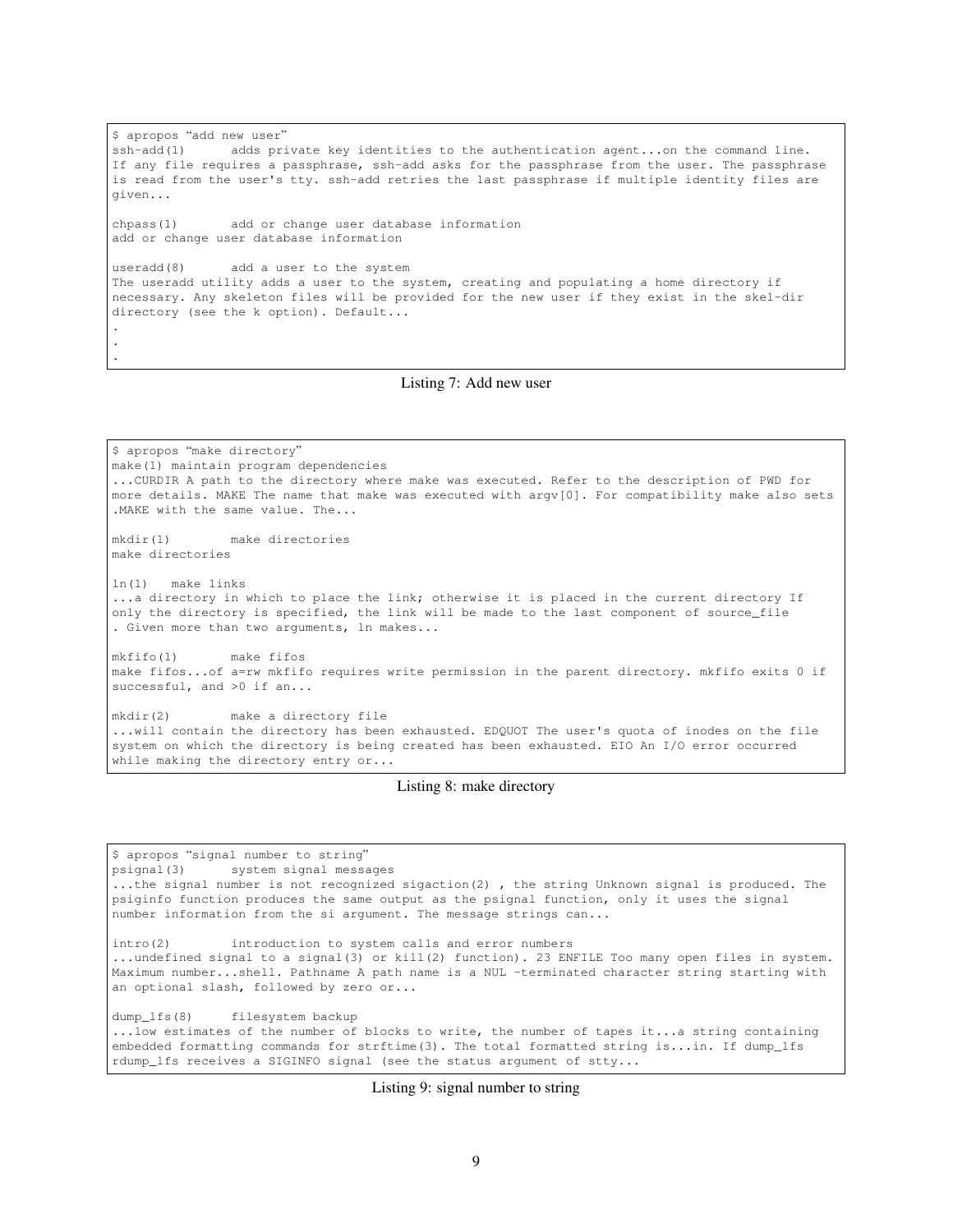

Figure 1: The spell corrector and the CGI frontend in action

# 8 Availability

The code for this project has been imported into the NetBSD source tree and being maintained there. Experimental work is still being done in the *github* repository of the project. It can be obtained from:

https://github.com/abhinav-upadhyay/ apropos replacement

## 9 Acknowledgement

This project has been developed as part of *Google Summer of Code 2011* [17], thanks to **Google** for sponsoring it. Special thanks to Kristaps Dzonsons who is the developer of the *mdocml* [18] project, he also helped by pointing out several issues in the parsing related code. Thanks to David Young who was involved with this project closely and offered useful guidance and encouragement throughout. A special thanks goes to Thomas Klausner who helped in writing and reviewing the man pages for this project. Thanks to Petra Zeidler for administering the GSoC program for *The NetBSD Foundation*.

## **References**

- [1] *NetBSD manual page for the old version of apropos* http://netbsd.gw.com/cgi-bin/ man-cgi?apropos++NetBSD-5.1
- [2] *NetBSD manual page for makewhatis(8)* http://netbsd.gw.com/cgi-bin/ man-cgi?makewhatis++NetBSD-5.1
- [3] Brin, S.; Page L. *The Anatomy of a Large-Scale Hypertextual Web Search Engine* Computer Networks and ISDN Systems 30:107-117, 1998
- [4] Manning; Raghwan; Schutze *Introduction to information retrieval*, 3-9, 2008
- [5] Porter, M. F. *An algorithm for suffix stripping*, Program, 14(3): 130-137, 1980
- [6] *mdocml online manual page for libmandoc* http://mdocml.bsd.lv/mandoc.3.html
- [7] *Sqlite home page* http://sqlite.org
- [8] *Sqlite FTS3 and FTS4 Extensions* http://sqlite.org/fts3.html